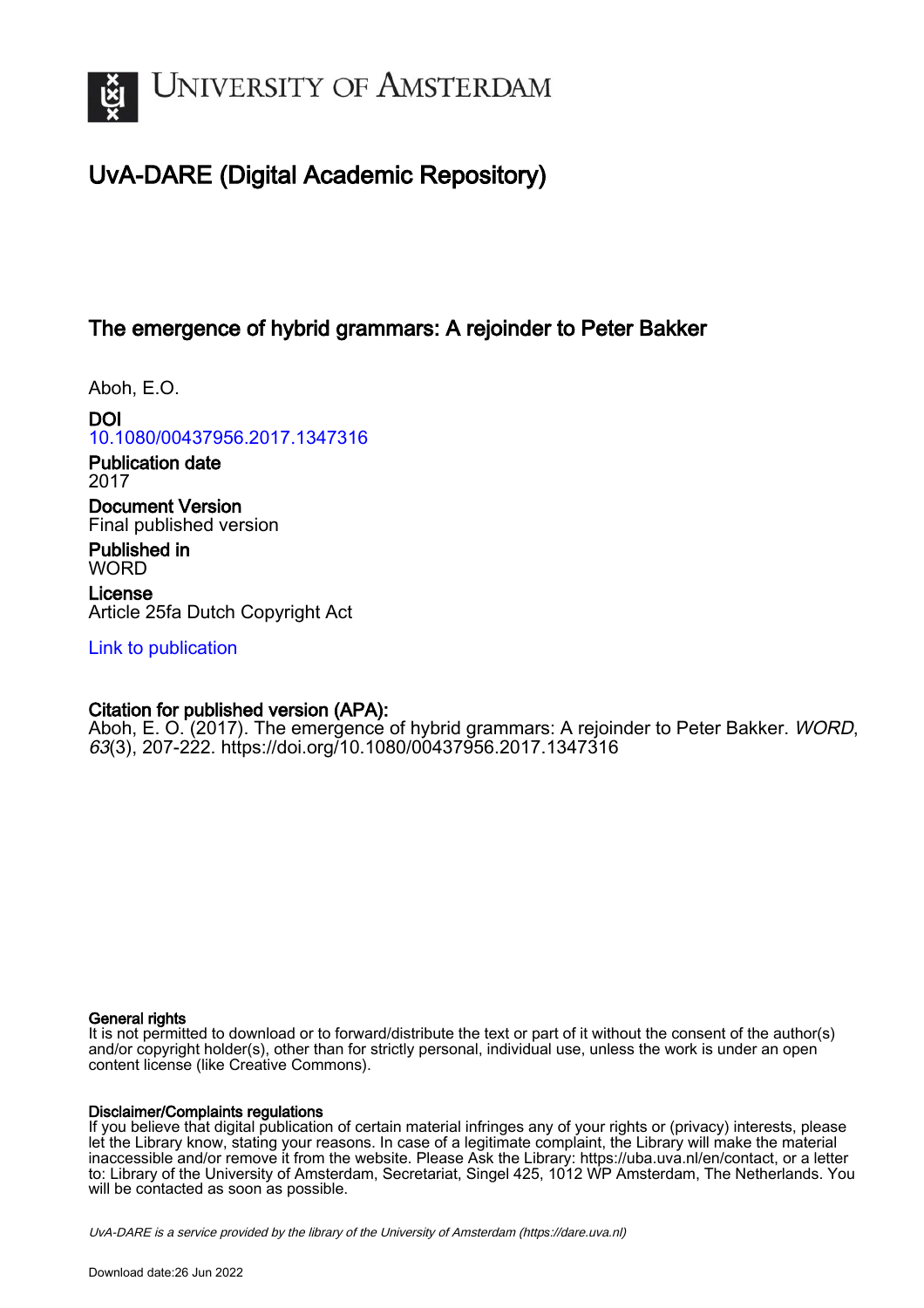

## The emergence of hybrid grammars: A rejoinder to Peter Bakker

Enoch O. Aboh\*

Department of General Linguistics/ACLC, Faculty of Humanities, University of Amsterdam, Spuistraat 134, Room 647, 1012 VB Amsterdam, The Netherlands

Peter Bakker's review of my book The emergence of hybrid grammars: Language *contact and change, published in Word 62, 4, 228–243, amounts to a catalogue of mis*representations and misconceptions of the positions I developed there. These claim 12 of his 14-page review. In what follows, I first summarize the hypotheses I developed in the book, intended now for those who have not read it yet, and then I expose Bakker's inability or unwillingness to interpret the book accurately and critique it competently.

#### 1. The emergence of hybrid grammars: background information and clarification

In the abstract of his review, Bakker writes:

Creoles are seen as a result of failed acquisition. It is shown in the article that Bantu speakers were more numerous than Gbe speakers, on the basis of historical, genetic and linguistic evidence. Still, Bantu languages are structurally quite different from the creoles, which can be taken for an argument that Gbe as well only had a minimal influence on the grammatical structures of the creoles. The analytic structures are argued in the article to be as diverse for creoles as they are for the Gbe languages. Some structures are found to be different in all three creoles and five varieties of Gbe. (228)

While this passage summarizes Bakker's own view of how creole languages emerge, it also reveals his misinterpretation of the position I articulate in The emergence of hybrid grammars. I do not argue in it that Gbe languages form the grammatical basis of Suriname and Haitian creoles. Neither do I argue that the analytic structures of these creoles reflect influence from Gbe languages. Although there is room for Bantu to have contributed to their divergence from their lexifiers, this is still to be investigated (more on this below). The quotations below demonstrate that Bakker indeed read the book selectively, overlooking the essence of the positions I develop.

The parallels that Aboh draws between Gungbe and sometimes other Gbe or Kwa languages, demand historical proof that Gbe indeed was the language that impacted Haitian and the Surinamese creoles most. If you want to argue that one language, or one restricted group of languages (Gbe and Kwa), was responsible for most if not all of the non-European structures in Atlantic creoles, you need to provide proof based on the facts of the slave trade, with multiple sources of origins and destination, differing over time. (234–235)

<sup>\*</sup>Email: [e.o.aboh@uva.nl](mailto:e.o.aboh@uva.nl)

<sup>© 2017</sup> International Linguistic Association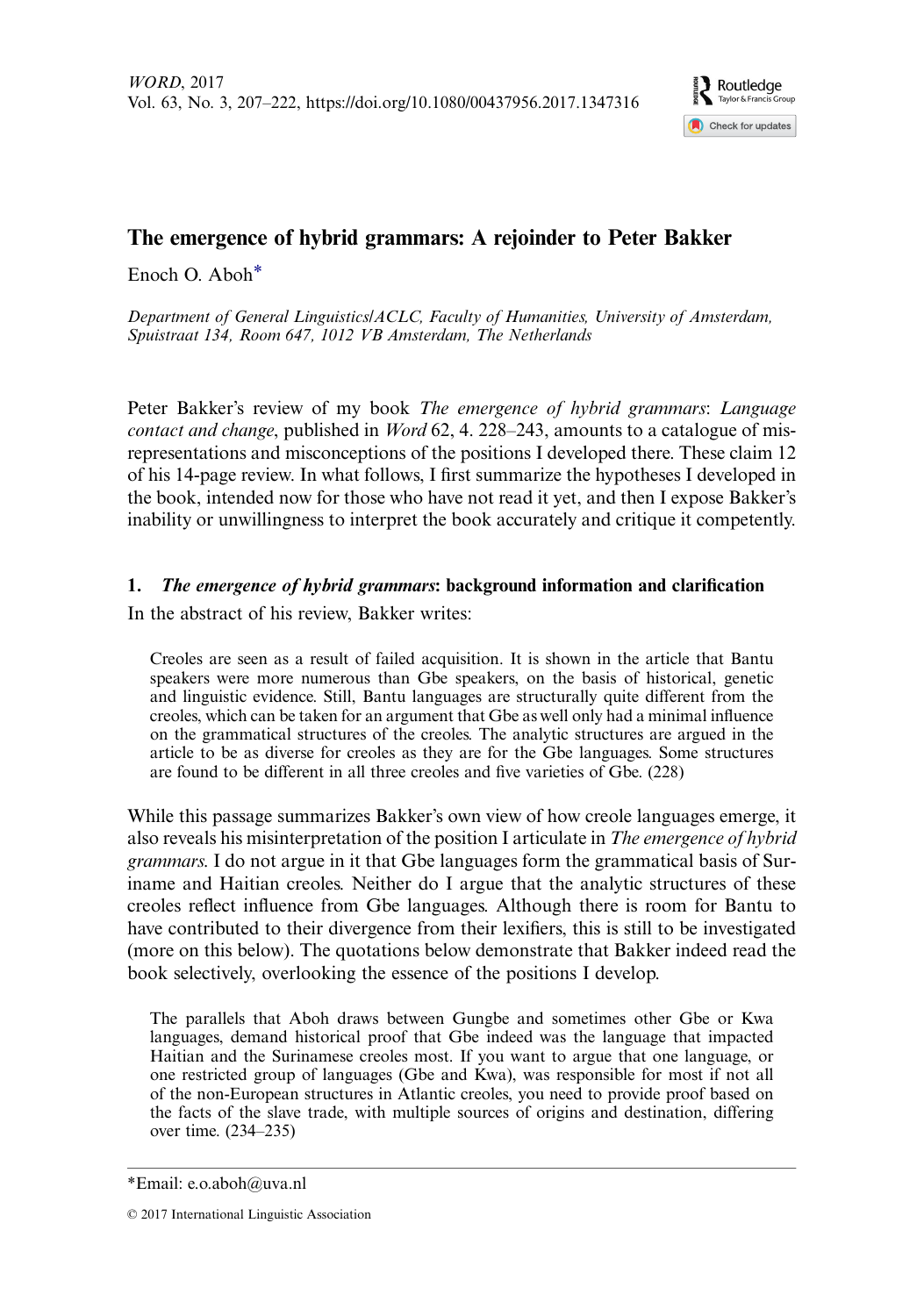Aboh's central claim that the creoles are hybrids cannot be maintained if there were many Bantu-speaking slaves – and there were many of them. The creoles may have close to zero Bantu traits, and certainly several Gbe-like traits. If Gbe is indeed important and Bantu negligible, we should expect close to zero Bantu lexicon and substantive Gbe lexicon. (239)

The historical information Bakker is asking for is provided in Chapter 2, pp. 16–59. The rest of his observations shows that he completely missed the point of the book. One of my central theoretical assumptions is that language acquisition always involves heterogeneous inputs. These inputs are hypothesized to be qualitatively similar to those of the multilingual societies that led to the emergence of certain creoles during the European colonial expansion since the seventeenth century. The book argues that learners cannot reproduce the heterogeneous inputs they are exposed to. Instead, they develop mental grammars that are recombinations of linguistic features selected from the inputs, subject to competition and selection. The result of the recombination is by default a hybrid system. The inputs from which creoles emerged included not only their lexifiers but also the various substrate languages, including Gbe, Bantu, Germanic, Romance, and Amerindian. Together they generated systemic heterogeneity for the language learners. A major aim of my book was to understand how learners develop their grammars out of heterogeneous inputs and why languages change as a consequence of acquisition. This position is articulated at the outset of the book, in the Introduction chapter, which Bakker appears to have skipped. While focusing on structures of creoles, and Gbe versus Bantu influence, he overlooked why the book discusses creoles and the bigger picture I develop about the mechanisms of language acquisition and change.

An obvious question that arises regarding language acquisition and change is how competition and selection account for the recombination of linguistic features. The book addresses this question, showing how the recombination of linguistic features proceeds and what types of linguistic features might be involved in this process. It explores two sets of creole languages: Haitian Creole, lexified by French and Sranan and Saramaccan (spoken in Suriname), lexified primarily by English. Chapter 1 makes clear that the choice of these creoles is not based on a presumed creole typology, but rather on the following facts:

- . Creole languages are generally young languages which emerge from the combination of typologically and genetically different languages.
- . Though Haitian Creole and the Suriname Creoles have different lexifiers, they have the same substrate languages, which include Gbe (in the Kwa family) and Kikongo (which is Bantu).

The combination of these facts enables us to engage in reverse engineering in order to identify specific features that were recombined during the formation of these creoles. Such a study, however, is only possible if we have the right expertise in the morphosyntax of the languages involved.

The theory developed in my book is neutral as to whether or not a restricted set of languages were the main contributors to the feature pool. Since the book argues that linguistic hybridization is the norm during acquisition, claims about some main contributing languages versus negligible contributors would be self-contradictory.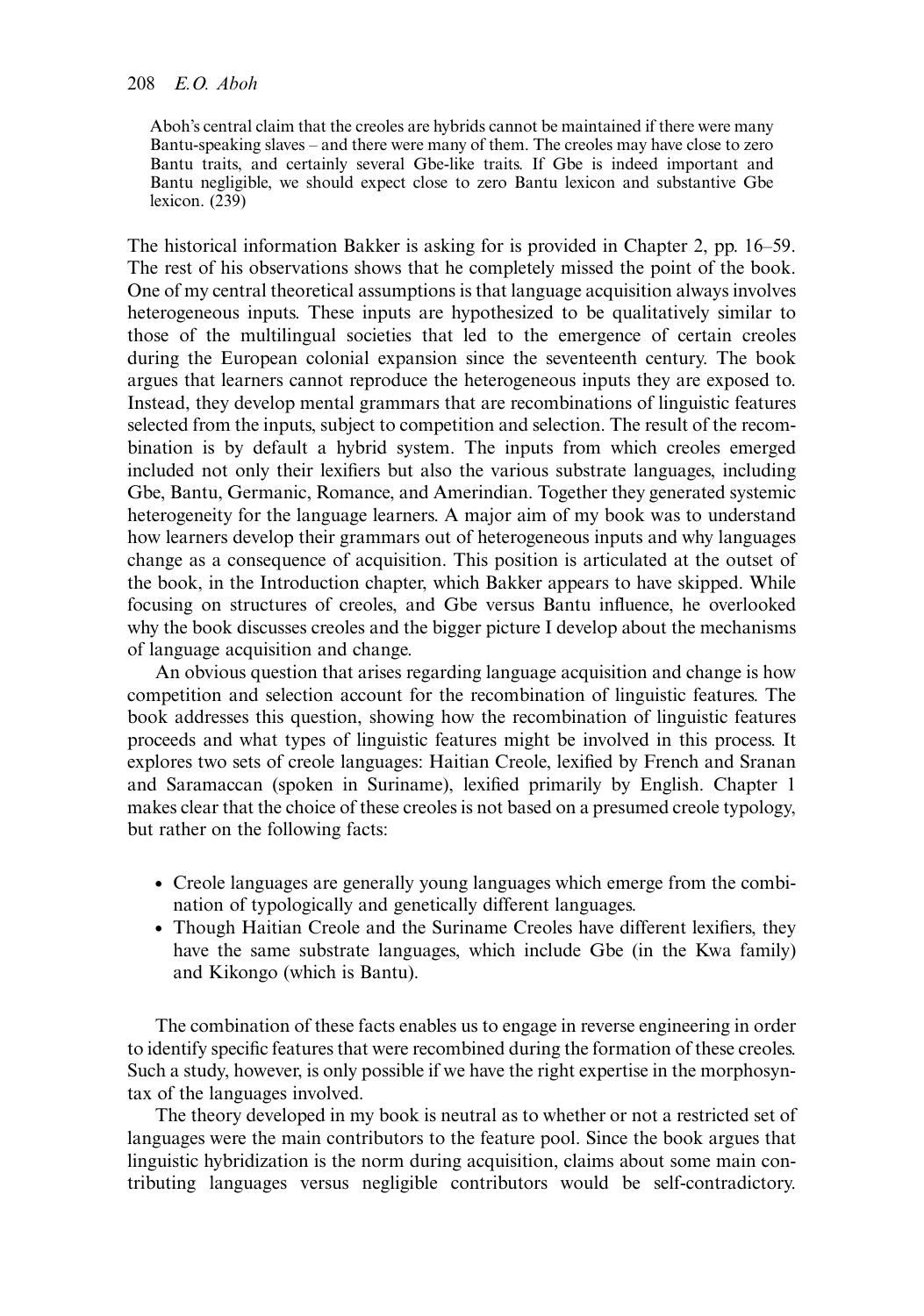<span id="page-3-0"></span>Chapter 4 of the book argues that the contributor languages serve different functions within the community. As a result of inter-speaker dynamics, any source language that contributed to the primary linguistic data can shape aspects of the emerging grammars. This is consistent with the conclusion of Chapter 3, which shows that monolithic theories that assume one (or a unique major) contributing factor (e.g. superstrate/substrate influence, the Language Bioprogram, Conventionalized Interlanguage) are all inadequate. It is not clear to me how Bakker missed this discussion.

The argument for the recombination of linguistic features guided by competition and selection raises three questions:

- (1) Who were the learners on the plantations in Haiti and Suriname?
- (2) What languages were they native speakers of ?
- (3) How did recombination operate on these languages to generate the creoles?

In order to answer these questions in a meaningful way, we need to have a very good knowledge of the socio-historical and political situations in which Haitian Creole, and the Suriname Creoles emerged. We must also have the relevant expertise in the source languages, if we hope to demonstrate that they provided the features that were recombined into the creoles. Without meeting these two conditions, we run the risk of making erroneous claims. In my response to Bakker's column in the Journal of Pidgin and Creole Languages, I showed that the error rate in Bakker et.al ([2011\)](#page-16-0) data point was up to 34.8% for Yoruba and 39.5% for Ewegbe (cf. Aboh [2016](#page-16-0), Fon Sing [2017\)](#page-16-0). The following section also highlights some mistakes in Bakker's analysis of possessive constructions in Gbe. In order to avoid such pitfalls, I made the methodological choice of focusing on Haitian Creole, the Suriname Creoles, their respective lexifiers French and English, and the Gbe languages. I have worked on these languages for the past twenty years and can claim that I have the minimum expertise necessary to engage in a detailed description of their morphosyntax. Accordingly, my book presents a few relevant case studies rather than making general claims about all grammatical phenomena in the creoles and their source languages.

Thanks to detailed studies by the late Jacques Arends, Bettina Migge, John Singler, Norval Smith, Don Winford, and much related work, we know that Gbe and Kikongo-speaking people were enslaved in Suriname and Haiti. What we know less (in creolistics) is how the slave trade was organized in West and Central Africa, and the impacts of this on intra-community dynamics that could have played a role during the formation of the relevant creole societies. My book bridges this gap by showing that while Gbe and Kikongo were present in significant numbers in Haiti and Suriname, the Gbe seemed to have been instrumental in the formation of these creole societies, especially regarding certain aspects of their cultures, religions, and languages. The reason for this seems to be the way the slave trade was organized on the Slave Coast. In a nutshell, Chapter 2 shows that the Gbe people deported to Haiti and Suriname originated in a narrow coastal territory (spanning 200 km inland) sandwiched between several competing Kingdoms. Accordingly, significant numbers of enslaved people, who arguably belonged to related ethnic groups from this area, ended up in plantation camps during creole formation. The enslaved Bantu people, on the contrary, were captured from larger areas, sometimes within a range of 1000–1500 km inland. These enslaved Bantu presumably belonged to different ethnicities. In addition, the enslaved Gbe people were deported in large cohorts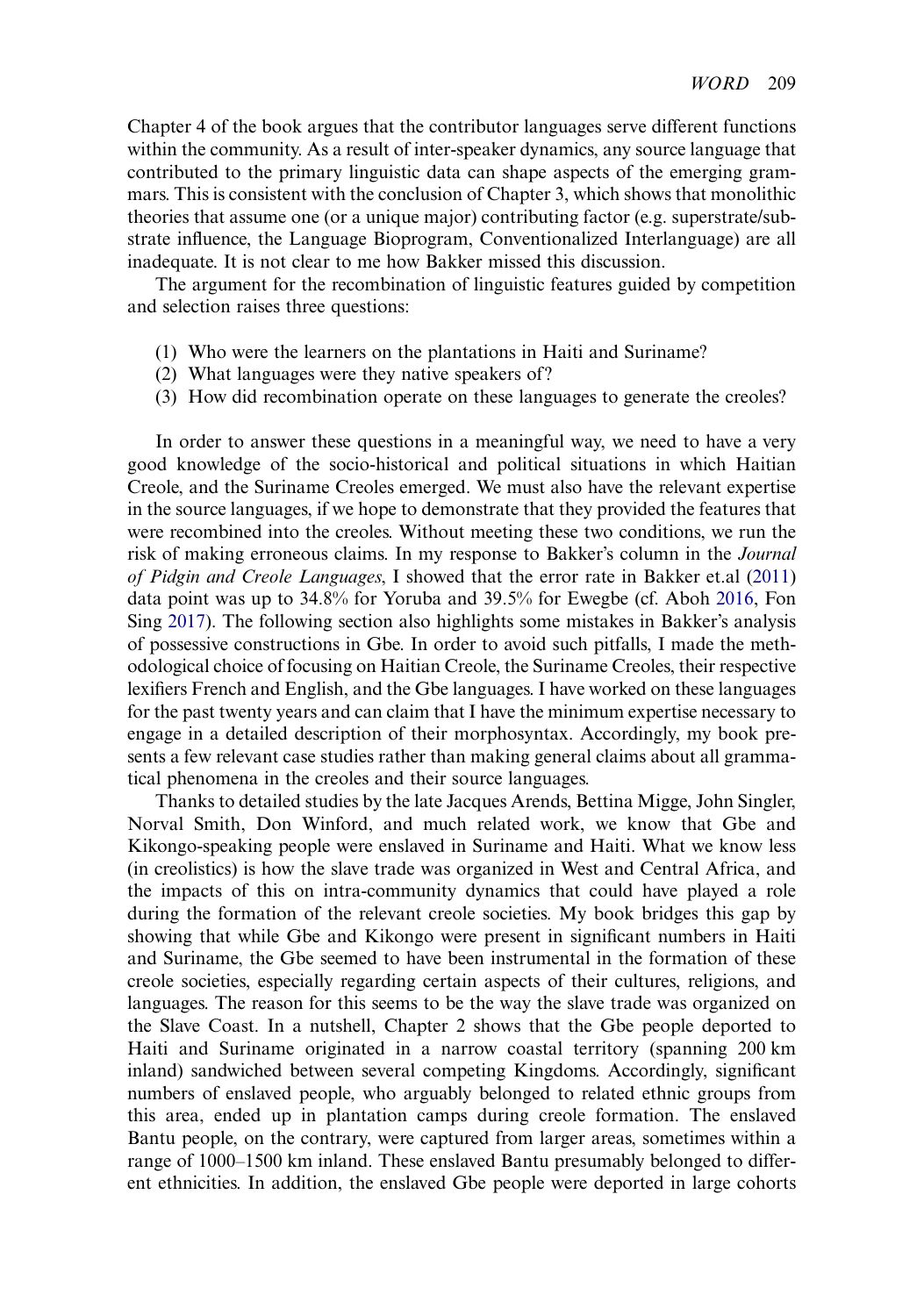<span id="page-4-0"></span>over short periods, while the Bantu seemed to have been deported in smaller ones over longer periods. Because of these differences in timing and in the way slavery was organized on the West African coast and in West Central Africa, the Gbe speakers sold to the colonies came in compact cohorts and could have developed tighter relations allowing in-group communication. Things seem different for the enslaved Bantu speakers who might have formed looser communities. As a result of these differences, the Gbe might have exerted more influence on certain aspects of the emerging cultures (e.g. vodou religion, medicine, etc.). Many of these cultural aspects involve linguistic skills and could have favored some Gbe features during the competition and selection. Other factors that may have favored the Gbe to some extent in this particular ecology are the structural similarities within the Gbe group and between Gbe and other Niger-Congo languages.

As the discussion on page 47 of Chapter 2 and in subsequent chapters in my book shows clearly, all these factors in favor of Gbe should not make one forget that Bantu languages did contribute to these creole languages, as made obvious by Smith's ([2009\)](#page-16-0) study on the retention of Kikongo noun classes in Saramaccan, cited on page 121 of the book. In light of this demonstration, it is clear that Bakker's conclusion that Kikongo speakers were present in Suriname and Haiti only restates my own conclusion in Chapter 2. Bakker appears not to have read this and his comment adds nothing that was not already said in my book. If he knows of intra- and inter-group dynamics or other relevant social factors that could have favored the Bantu influence over Gbe influence, he should have articulated them. He simply states that "the creoles may have close to zero Bantu traits" but provides no empirical evidence to support his claim.

According to Bakker's rationale, Bantu speakers had almost no influence on the creoles despite their massive number. Therefore, one must also conclude that the Gbe languages (whose speakers were less numerous than Bantu speakers) could not have had any significant influence on these creoles (see page 228 of his review). The argument is of course futile. As has been known to sociolinguists since the work by William Labov in the 1960s, the number of some learner profiles alone is neither a sufficient nor a decisive factor in determining which linguistic patterns will spread across a community and become conventionalized. For instance, my book shows that, other than from Gbe, Haitian Creole and Suriname Creoles inherited some syntactic properties from French, and English, respectively. The European languages influenced the creoles in many respects, even though the European colonists represented a small minority in plantation colonies. This is unexpected under Bakker's rationale.

In his review, Bakker overlooks my analysis of superstrate-derived properties of creoles, which indicate clearly that I have not focused on Gbe influence only. Bakker is too determined to explain creoles'structures based on the demographic proportions of the populations in contact that he fails to notice the obvious. My book focuses on relevant case studies based on the Gbe languages for which we have precise knowledge of socio-historical as well as linguistic factors. In addition, the book urges specialists of other source languages (including Bantu and Amerindian languages) to undertake similar studies in order to identify which grammatical aspects of these languages were restructured into the relevant creoles. The possibility of structural influence from these languages cannot be dismissed as casually as Bakker would like us to do, without adducing one shred of linguistic evidence to support his claim. One must wonder whether Bakker did not understand the book or was unwilling to consider the merits of a position that is contrary to his.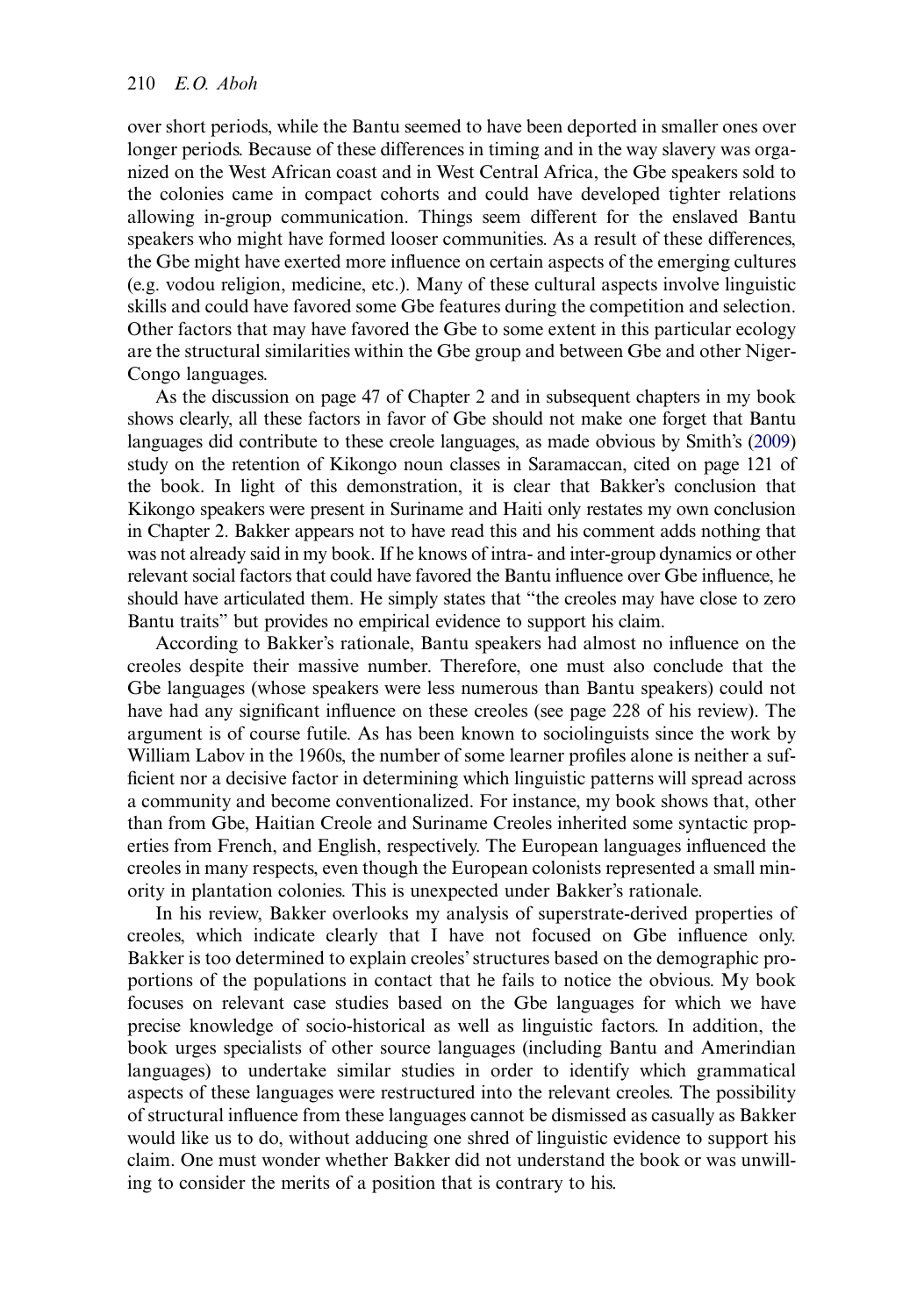In focusing on some relevant case studies, the book demonstrates that linguistic recombination is selective: not all features behave similarly during competition and selection. Consequently, the cases for which we can identify the source languages are limited to certain aspects of the creole's grammar only: creole languages select features from their source languages, but these features are systematically adapted to the emerging new grammar. The latter is different from that of the source languages in many ways. Therefore, Bakker's objection that "recombination is shown for a couple of cases" is pointless and exposes his failure to understand the basic approach of the book.

The theory developed in The emergence of hybrid grammars predicts that we can show the contribution of certain source languages (i.e. features that are selected by the creole creators) for some cases only. The reasons for this are presented in detail in Chapters 5, 6, and 7, which show how selective the recombination process is. These chapters discuss which types of features are more likely to be selected. This discussion is based on empirical data related to the nominal and clausal left peripheries. It appears that features related to these peripheries (DP and CP) are particularly involved in the process of recombination because these structural domains represent interfaces between the predicate or proposition level and the discourse level. This finding is consistent with observations already made in the SLA literature, which show that interface properties are vulnerable during acquisition. The book therefore takes the analysis a step further in showing that vulnerable features are also those that allow recombination and may underlie typological variation. Unfortunately, Bakker completely overlooks this discussion, although he concedes his unfamiliarity with the framework I use; he concludes that the argumentation is built "on complicated generative analyses." It would have been more honest and courageous of him to decline reviewing a book that he cannot understand (well). His incompetence explains why his discussion of these chapters does not go beyond superficial remarks and why there are so many misrepresentations of my positions, as I show in the next section.

#### 2. Bakker's misrepresentations and misconceptions

For the sake of readability, I present relevant parts of Bakker's quotes only, ignoring many of his unfounded allegations. Quotes from the review are preceded by the expression "Bakker's rendition" followed by the page number in his review. The box following the quote contains my reaction introduced by the expression "my comment" and the actual formulation in my book (Hybrid Grammars) including the relevant pages.

Bakker's rendition (229): Aboh claims that all people mix the properties of languages they hear around them. In some cases, these are two or more varieties of English, in other cases for example French and Fongbe, leading to quite different results: some form of English in the first case, or a completely new language, a French-based creole, in the latter.

 $My$  comment: Unlike recombination, which applies selectively to linguistic features in the inputs, the term 'mix' implies an unconstrained process that generates varying outputs. Below is what I previously wrote about Bakker's use of the term 'mix' in an earlier article of his.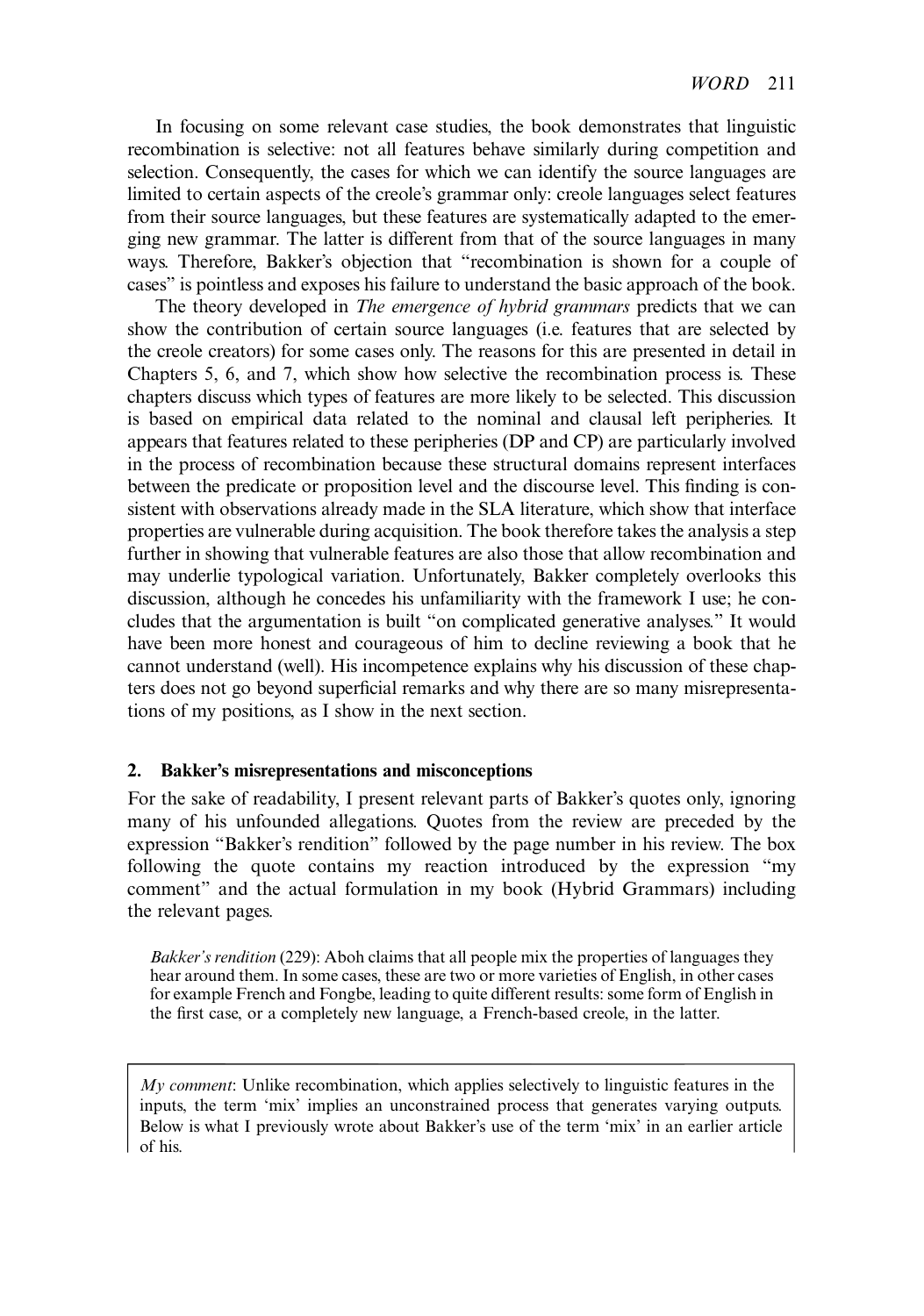#### <span id="page-6-0"></span>212 E.O. Aboh

Hybrid Grammars (145): In some recent critique of this view certain authors (e.g. Plag 2011; McWhorter 2012; Bakker 2014), misleadingly use terms such as (ad)mixture to characterize the process of competition and selection as described here. It occurred to me that these authors misunderstood the point made in Aboh (2006a, 2009a) and Aboh & Ansaldo (2007). They assume that the process of competition and selection is a mere "mixing" of grammatical properties of different languages into one. As should be clear by now, the process of competition and selection adopted and elaborated in the present approach is constrained not only with regard to the features that it operates on (e.g. syntactic features) but also with regard to how such features can be recombined into a coherent system.

Bakker's rendition (229): Aboh claims that creoles are structurally indistinguishable from non-creoles, and I am what he would call an "exceptionalist".

 $My$  comment: I argue against 'exceptionalist' views in the book, but I did not refer to Bakker in these contexts: creole exceptionalism derives from a theory of creolization. To the best of my knowledge, Bakker hasn't published any theoretical work in this respect.

Bakker's rendition (230): Chapter 2 (pp. 16–59) deals with social and historical aspects of the slave trade, focusing on the Bay of Benin on the slave coast of West Africa, and the Kingdom of Allada. […] where Fongbe was a major language.

 $My$  comment: Reference to Fongbe here is inaccurate. Nowhere in the book is it mentioned that Fongbe was the major language of Allada. We know from historical records that until 1724 the major language spoken in Allada was not Fongbe. Oral history refers to that language as  $\hat{A}$ làdàgbè (presumably some variety of  $\hat{A}$ já or  $\hat{A}$ yíz $\hat{B}$  cf. Aboh & Smith [2015\)](#page-16-0). This language must be distinguished from  $F \rightarrow o$  spoken in the kingdom of Danx  $\geq \infty$ . The book reports that Allada was conquered by  $D\text{dn}x\text{Im}\hat{x}$  in 1724, but we do not have any record of the major Gbe language spoken in Allada thereafter, and the book says nothing about this.

Bakker's rendition (230–231): These similarities would have made it easier for Gbe/Kwa speakers to acquire other African languages, thus facilitating "intra group communicative strategies", but most likely there were fewer possibilities in common with the rather different (agglutinative rather than analytic) Bantu languages (p. 47). Aboh takes this easier communication as an argument for predominance of analytic Gbe-like structures that would have been common between slaves.

 $My$  comment: The discussion in the background section shows that Bakker's interpretation is misleading: the book said nothing about analytic languages versus agglutinative ones and how these features could impact communicative strategies. The discussion on page 47 reported by Bakker actually reads as follows: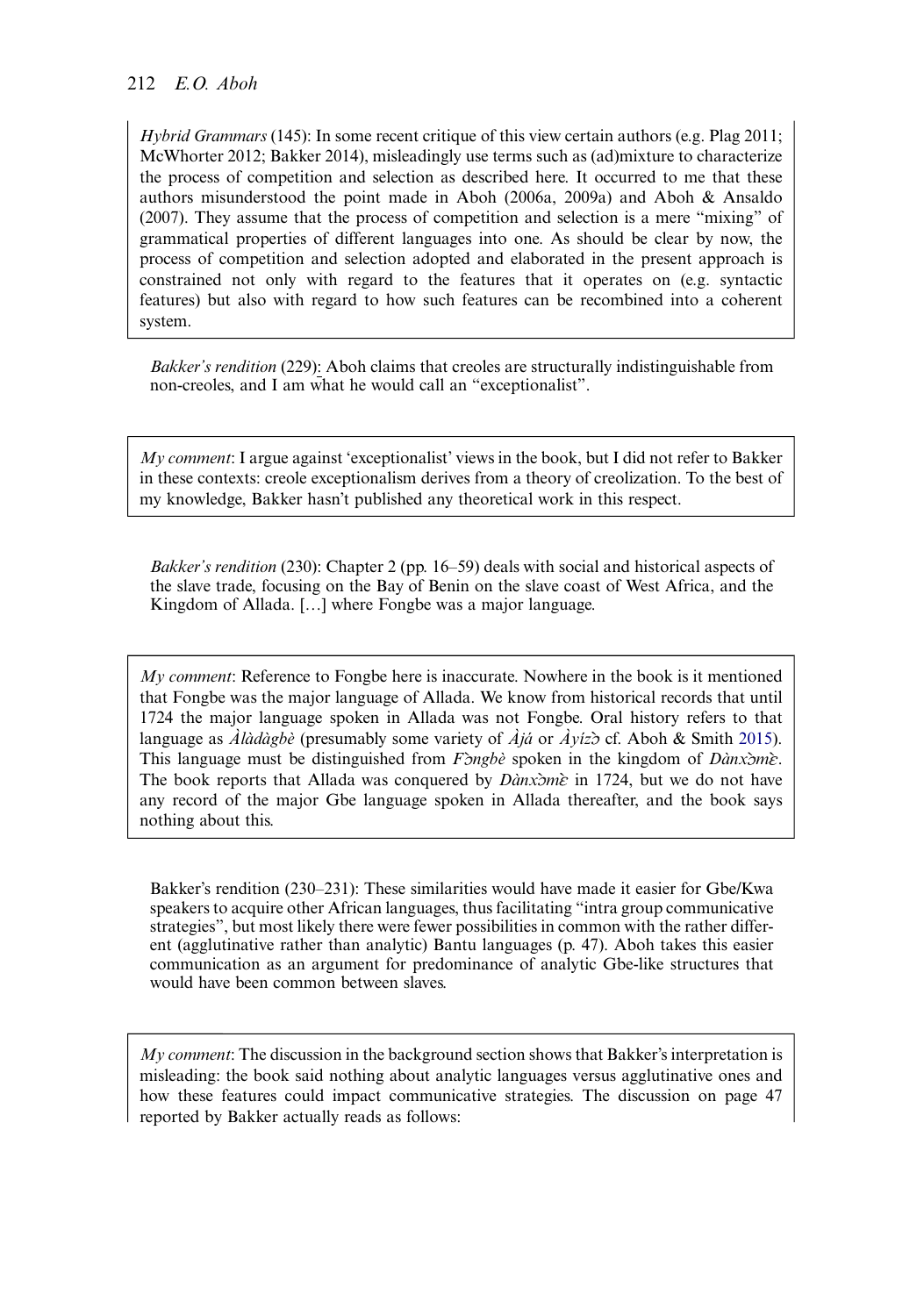Hybrid Grammars (47): All these points lead to the conclusion that, morphosyntactically, Kwa languages form a typologically homogeneous group. This means that an enslaved African of Aja descent speaks a language that is typologically very close to the languages of the enslaved people of Nago or Edo descent. Accordingly, though it is often assumed that the slaves were of too diverse origins, this might not be true when considering their linguistic profile and the typological relations between the languages. Based on this, and taking into account the geopolitics of the Slave Coast, it appears that while it might be difficult for an enslaved person of Aja, Nago, or Edo descent to acquire a Central Bantu language readily, this must not have been the case when such enslaved people were confronted with a neighboring Kwa language.

Indeed, traditional considerations of linguistic diversity based on the vast and diverse area from which the slaves were imported do not do justice to the typological homogeneity of some subareas (and to the spread of some areal features in sub-Saharan Africa). Such structural kinship suggests that in a number of ways there were larger proportions of Africans sharing structural linguistic properties than suggested by geography-based demographics alone […] This is an important factor to keep in mind when it comes to the intra group communicative strategies that the enslaved Africans might have adopted as well as the learning strategies they might have developed in their attempts to acquire European languages.

Bakker's rendition (231): He [Aboh] argues convincingly that the creoles were created among Africans, rather than between Europeans and Africans, and the new varieties were mediating and neutral languages.

 $My comment: This quote illustrates Bakker's failure to understand the book and the discussion$ in Chapter 4. A major conclusion of the book is that the creole emerged from an interaction between ALL inhabitants of the colony including slave masters and their slaves (rather than a creation of the enslaved Africans only, as Bakker asserts)! Section 4.1 is devoted to this hypothesis.

Hybrid Grammars (125): Under this understanding, it appears logical to conclude that the creole emerged as a mediation language between the plantation communities where daily interactions are 'negotiated': a contact language. As indicated by DeGraff (2001a: 251) quoting Schuchardt, "[T]he slaves spoke the creole not only with the Whites but also among themselves while their mother tongue was still in existence, the latter being moreover constantly revived to some extent by the continual immigration from Africa." From the perspective of the colonists, the creole therefore represents the language of efficient and orderly management of the enslaved population that guarantees a flourishing business: sugar and tobacco production or gold extraction. For (part of) the Africans, however, it represents the neutral language (just like official languages in modern Africa) that guarantees successful daily interaction with everyone on the colony. Yet, this language was probably not used for other survival purposes such as planning an escape or a rebellion.

Bakker's rendition (232): Again the Gbe languages are compared with Germanic (English) and Romance (French) and the creoles as outcomes of hybridization. He studies the combination of functional categories and syntax. He quotes a number of generative syntacticians who have studied multilingual acquisition, in which reanalysis of syntactic patterns is well documented, and he contrasts these findings with most theories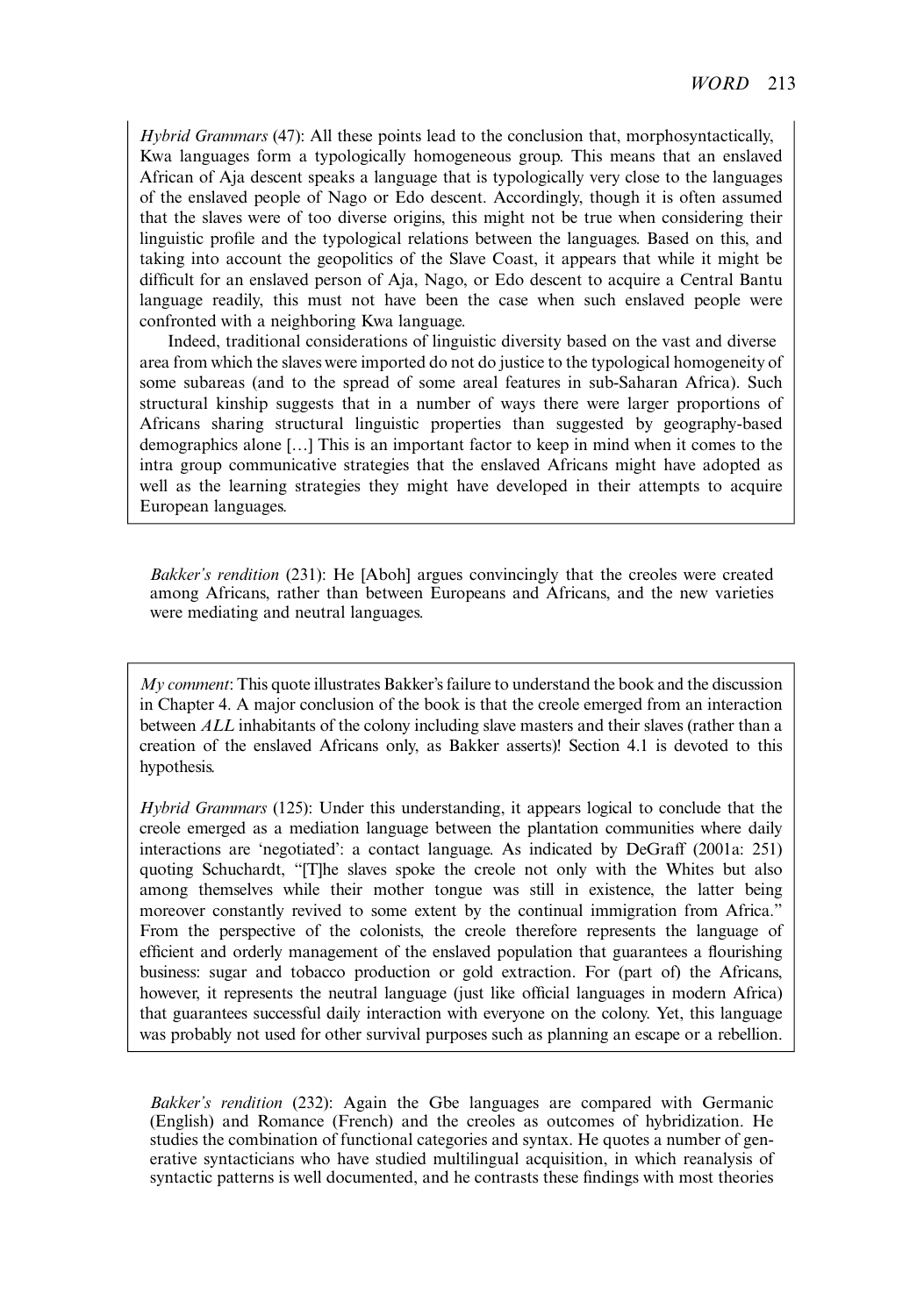#### 214  $E$  O Aboh

of creolization. The "extraordinary" (but apparently not exceptional) circumstances of plantation systems with multilingual work forces with a variety of agents, L1 and L2 speakers of several languages, is [sic] likened with bilingual acquisition in suburban middle class settings. Nevertheless, only this "extraordinary" situation has led to transfer from competing features, leading to creole languages.

 $Mv$  *comment*: The discussion does not bear on exceptional vs. unexceptional learning situations. Rather, the relevant point here is that creole languages emerged from an interaction between different learners' profiles (including the colonists).

Hybrid Grammars (174): Clearly, the socio-cultural, economic, and political context of plantation colonies provides us with an extraordinary context where one finds not only bilingual and monolingual L1 learners forming the cohort of early learners in terms of Weerman (2011), but also child and adult L2 learners representing late learners. Consistent with the contact model described in Section 4.4, this implies that the agents of change in a creole setting possibly include:

- Monolingual L1 learners of the colonial vernacular
- Early bilingual L1 learners of the colonial vernacular and the emerging creole (and/or an African language). This essentially involves the White children, the Creoles, and the enslaved African children.
- Late L2 learners of the colonial vernacular (e.g. the newly arrived bozals)
- Late L2 learners of the emerging creole (both Whites and Black).

Given this description, it is reasonable to assume that the interaction between these different types of learners with their specific I-languages continuously fed into what would be identified later as a creole. Indeed, what is fascinating about the development of creoles is that the context of their birth made it possible for competing acquisition processes to arise simultaneously in relatively isolated communities under significant demographic changes.

Bakker's rendition (232): Further he deals with topic marking (in Saramaccan dé/dé but no morpheme in Gungbe).

|                         |                                         |                                         |                                  |            |                |      |                 | $My$ comment: This statement is wrong as indicated by these examples and their discussion. |  |  |
|-------------------------|-----------------------------------------|-----------------------------------------|----------------------------------|------------|----------------|------|-----------------|--------------------------------------------------------------------------------------------|--|--|
| $Hybrid$ Grammar (250): |                                         |                                         |                                  |            |                |      |                 |                                                                                            |  |  |
| (60)                    | a.                                      |                                         | As for the chicken, I cooked it. |            | English        |      |                 |                                                                                            |  |  |
|                         | b.                                      | [Di                                     | gania) dé                        |            | mì             | bói  | en              | Saramaccan                                                                                 |  |  |
|                         |                                         | <b>DET</b>                              | chicken TOP                      |            | $1$ SG         | cook | 3SG.ACC         |                                                                                            |  |  |
|                         | 'As for the/this chicken, I cooked it.' |                                         |                                  |            |                |      |                 |                                                                                            |  |  |
|                         | C.                                      | Kòkló ló                                |                                  | và         | ùn             | dà   | è               | Gungbe                                                                                     |  |  |
|                         |                                         | chicken DET                             |                                  | <b>TOP</b> | 1 <sub>S</sub> | cook | 3s <sub>G</sub> |                                                                                            |  |  |
|                         |                                         | 'As for the/this chicken, I boiled it.' |                                  |            |                |      |                 |                                                                                            |  |  |
|                         |                                         |                                         |                                  |            |                |      |                 |                                                                                            |  |  |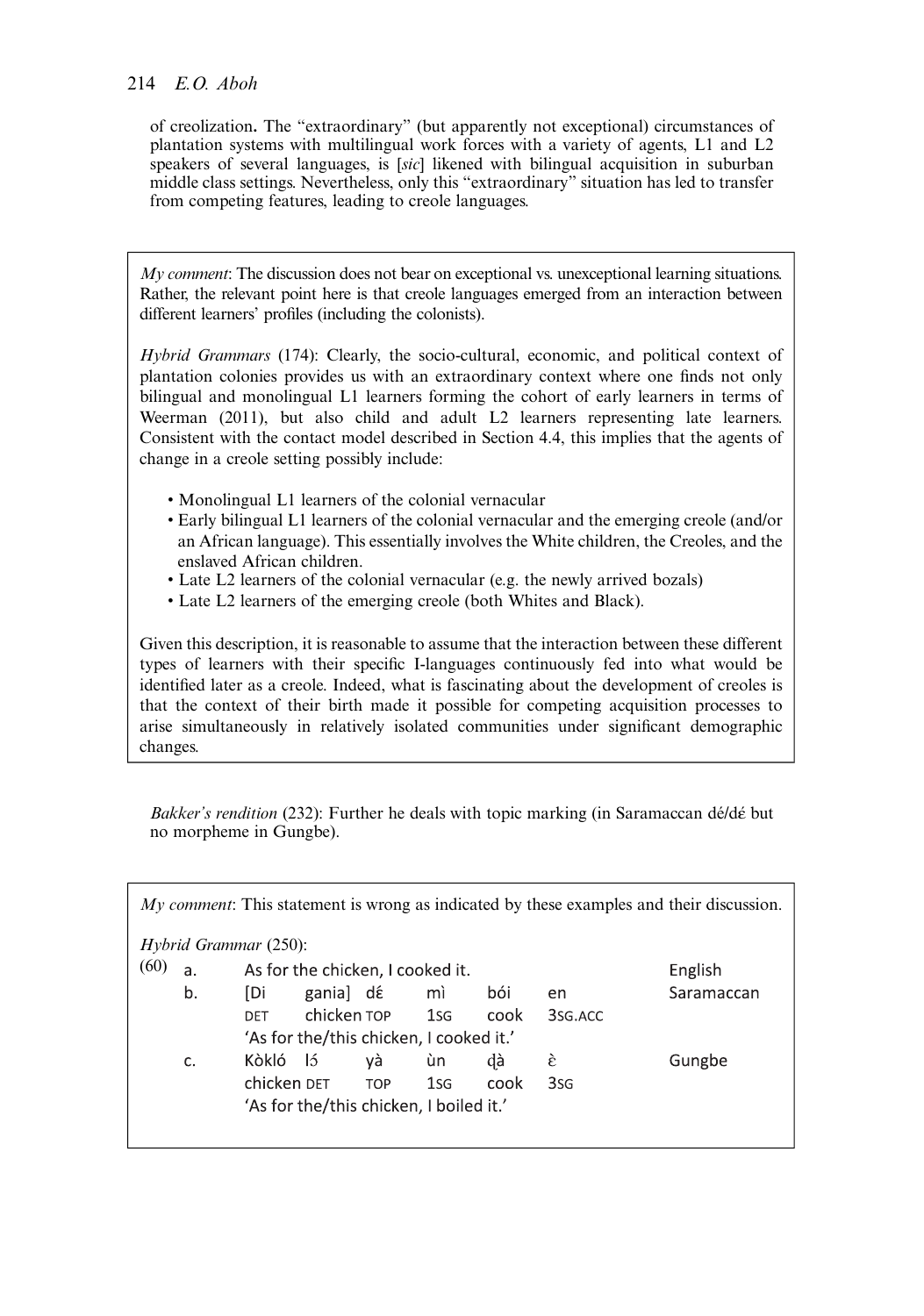<span id="page-9-0"></span>The following difference is noteworthy: While Gungbe and Saramaccan exhibit a topic marker,  $v\dot{a}$  and  $d\acute{\epsilon}$ , respectively, which follows the topicalized constituent, English lacks such a marker.

Bakker's rendition (233): According to Aboh, hybridization leads to increased complexity in creoles, a point of view that goes against almost all other observers.

My comment: Note that Bakker does not give a single reference representative of 'almost all other observers', thus making his claim vacuous. More importantly, though, the book makes no claim about a possible correlation between hybridization and increase of overall complexity. Contrary to Bakker's claim, I argue that linguistic hybridization may lead to 'local complexity'. My book makes no claim about the overall complexity of creole languages as compared to non-creole languages (cf. pp. 15, 169, 302, 305). In Aboh & DeGraff ([2017,](#page-16-0) note 6) we insist on "local complexity" to highlight our skepticism vis-àvis various claims that certain languages can be overall more (or less) complex than others.

Bakker's rendition (234): Aboh hypothesizes that a matrix verb is elided (p. 228). It could be that Saramaccan does not use this deontic marker, or that not all speakers do.

 $My comment$ : This statement is inaccurate. In the book, I first report Damonte's (2002) study in which he argues for elision of the matrix V. My own analysis follows in section 6.1.2, on pages 230–232, in which I demonstrate why Damonte's analysis of elision of the matrix verb is misleading and cannot be maintained. I wonder how Bakker missed all such explicit arguments against elision of a matrix verb.

*Hybrid Grammars,* 229: Damonte (2002) therefore concludes that Saramaccan unique  $fu$ does not express deontic modality but derives such semantics from the higher selecting verb (e.g. ábi or musu). Yet, as Aboh (2006b, 2007a) shows, several facts about Saramaccan suggest that Damonte's (2002) analysis and related work are misguided. The following section recapitulates a few shortcomings of this analysis that are relevant to the discussion (cf. pp. 230, 232, 232).

Bakker's rendition (234–235): The parallels that Aboh draws between Gungbe and sometimes other Gbe or Kwa languages demand historical proof that Gbe indeed was the language that impacted Haitian and the Surinamese creoles most. If you want to argue that one language, or one restricted group of languages (Gbe and Kwa), was responsible for most if not all of the non-European structures in Atlantic creoles, you need to provide proof based on the facts of the slave trade, with multiple sources of origins and destination, differing over time.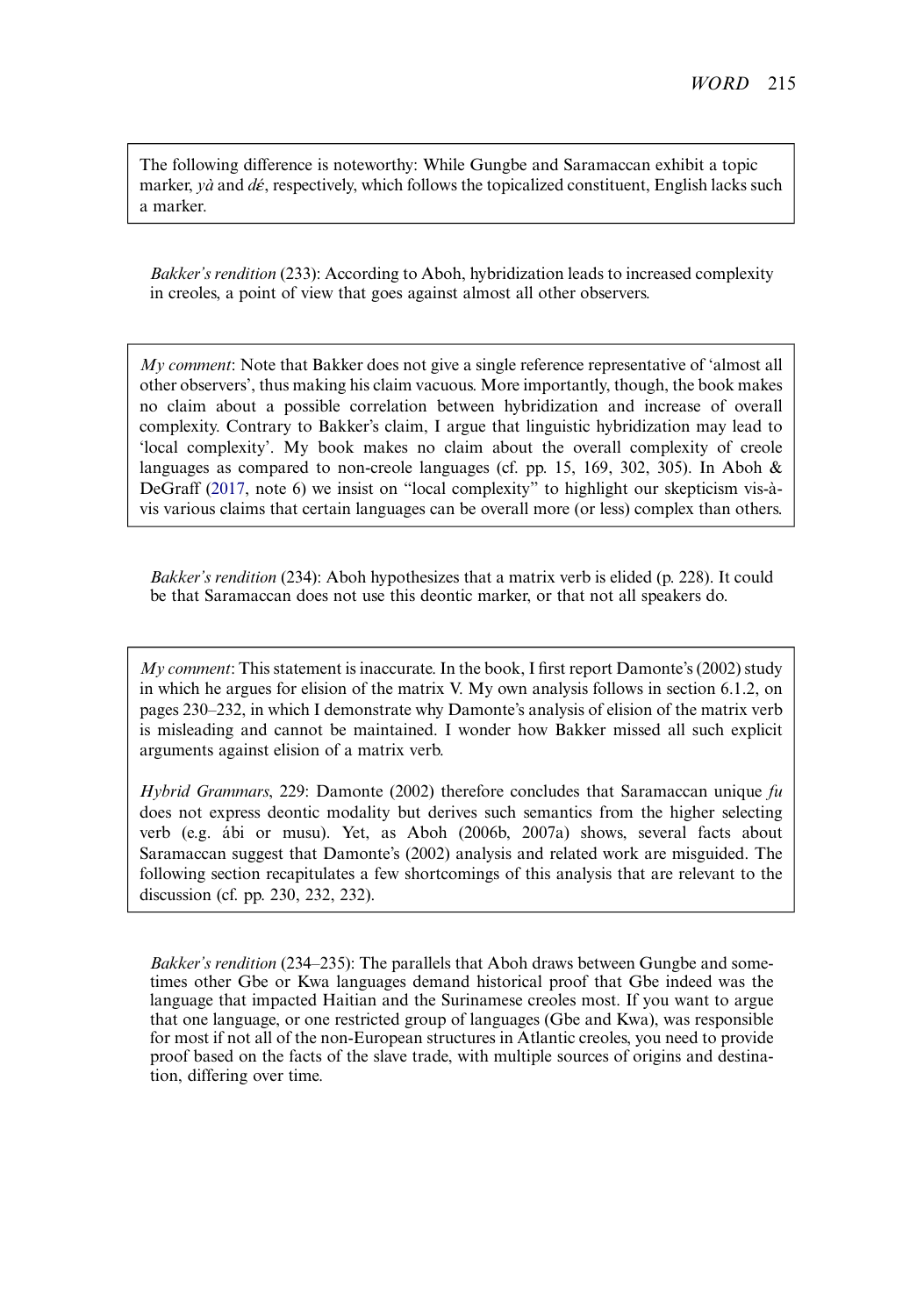$Mv$  comment: I already addressed this point partially in the background section, in which I show that Bakker's claims are misguided. There is absolutely no claim in my book that the "Gbe or Kwa languages are responsible for most if not all of the non-European structures in Atlantic creoles". That is Bakker's own claim, and because he held on to this claim, he failed to see that his objections in which he invoked Bantu or other contexts of creole formation not involving Gbe are irrelevant. The interested reader is referred to Chapters 2, 3, and 4 for the motivation of my analysis in terms of competition and selection. Below is a single quote which should suffice to contextualise my book.

Hybrid Grammar (53): Here, I am particularly interested in whether a Gbe (or any other African language e.g. Kikongo) could have been retained within the Saramaccan society? If so, why were the African languages eventually displaced by the emerging creole (Mufwene 2005a, 2005b, 2008)? I will come back to these questions throughout the book.

#### 3. Revealing Bakker's misleading allegations

Bakker's rendition (235): Aboh conveniently compares the creoles with Kwa languages, in particular Gbe, but is that perhaps a convenient choice in that the typological makeup of Bantu is strikingly far from Gbe and creole languages?

 $My$  comment: This allegation suggests that Bakker did not read the book carefully. As I mentioned in the background section above, the methodological motivations that underlie the choice of a comparative method between the Gbe languages and the lexifier languages of Haitian Creole and the Suriname Creoles are explained in the Introduction chapter and further discussed in Chapters 2, 3, and 4. Given that recombination operates on syntactic features, it is pointless to claim that "Bantu is strikingly far from Gbe and creole languages." I mentioned in the book and also in the background section above that Gbe and Bantu do converge on certain aspects (e.g. position of demonstrative, light verb constructions). We do not know the impact of such converging structures on creoles and this is why the book exhorts specialists of other languages (including Bantu) to engage in similar detailed comparative analyses in order to shed light on which features were retained from those languages, and how syntactic recombination proceeds. The choice of Gbe was therefore an informed one, in addition to being a convenient one due to my own expertise about Gbe.

Bakker spent several pages of his review claiming the numerical importance of the enslaved Bantu speakers, and how Bantu languages, Gbe languages, and the creoles are different. He did not provide a single piece of linguistic evidence showing that "Bantu is strikingly far from Gbe", nor did he demonstrate that the theory developed in the book falls apart when one considers syntactic aspects of Bantu. What we still lack in Bakker's review is a sound demonstration that in a learning situation involving Bantu and Gbe on the one hand and the lexifiers French and English on the other hand, the output of recombination under competition and selection must be different from the creole structures discussed in the book and accounted for in terms of hybrid grammar. Only such a work can falsify the theory developed in the book.

Since the book does mention potential contributions of Bantu, I repeat a few passages below which show the vacuity of Bakker's accusations. The reader is also referred to footnote 1 on page 17 and footnote 20 on page 39.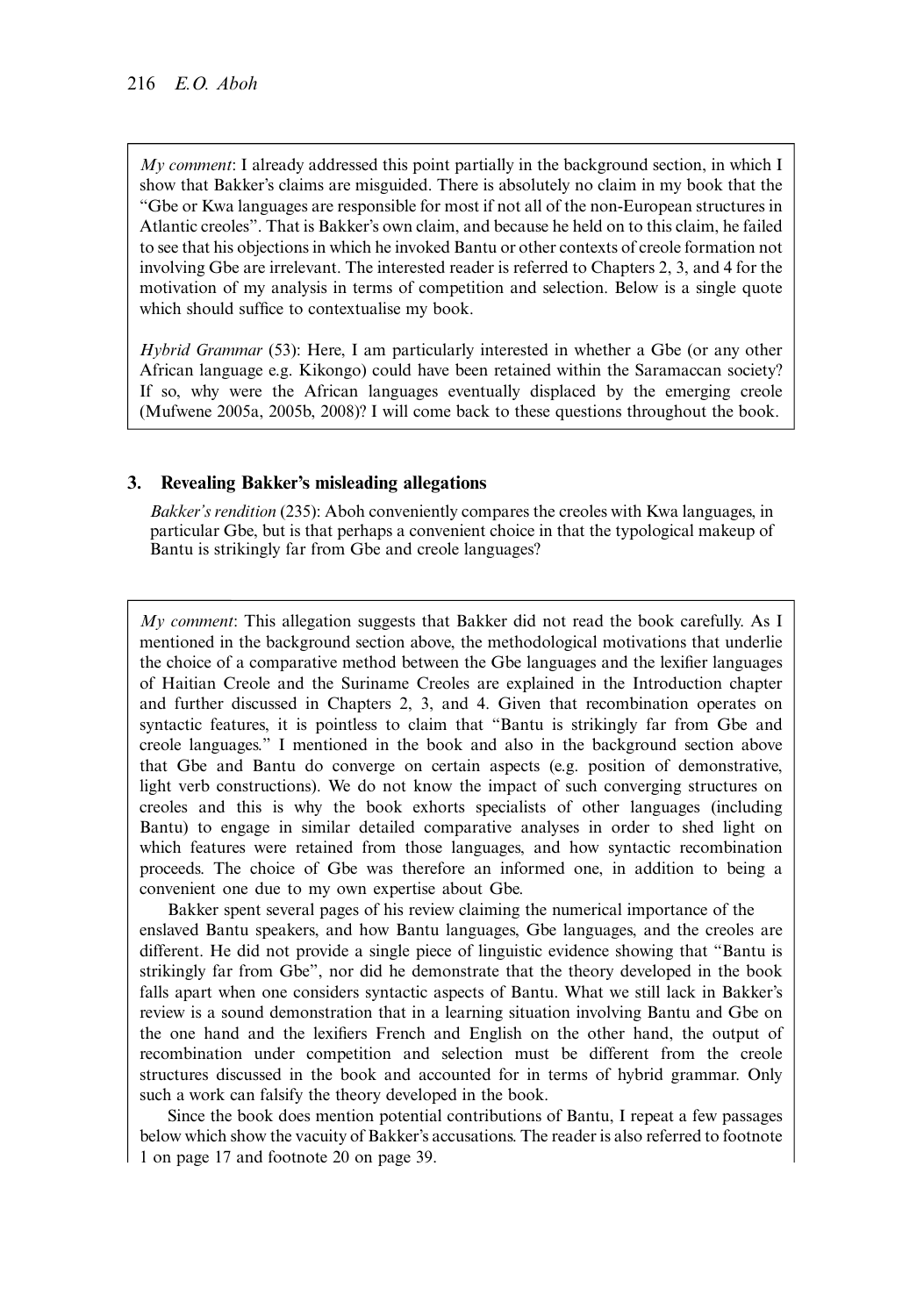Hybrid Grammars (8): Following Mufwene (1996, 2001, 2005a, 2008), DeGraff (1997, 1999, 2001a, 2001b, 2002) and much related work, this book shows that creoles represent a normal instance of language change resulting from the contact between typologically different and genetically unrelated languages (e.g. Romance/Germanic vs. Kwa/Bantu [Niger-Congo]) that had been geographically far apart (Europe/America vs. Africa).

Hybrid Grammars (119): Indeed, the closeness of the Gbe languages as discussed in Chapter 2 can only favor this mutual learning. If we agree that some slaves (say some Eastern Gbe speakers) may have tried to learn or accommodate with other Gbe varieties (e.g. Western Gbe-like Ewegbe), then there is no principled reason to assume that as normal human beings endowed with language capacity they could not have tried the same with less related languages such as Yoruba or even typologically different languages such as Kikongo.

*Hybrid Grammars* (121–122): During the plantation phase, there was less direct contact with the colonists and I assume that this may have enhanced Afro-African interactions and hence the survival of more viable African vernaculars whenever possible. For instance in the case of Suriname, it is arguable that the Gbe and the Kikongo kept speaking such varieties in addition to learning the colonial language from each other. For instance, Smith [\(2009\)](#page-16-0) shows that certain Kikongo words that are retained in Saramaccan display a deviant nominal class. Assuming that the Kikongo speakers were natives, it is improbable that they were the source of such 'mistakes' (notwithstanding individual cases of language attrition).

Bakker's table on page 237.

 $My$  comment: This table is misleading because of some confusion Bakker seems to entertain about Kwa languages. In Joseph Greenberg's classification, which I assumed in the book, Kru, Ewe, Akan, Yoruba, Igbo, Ijo belong to the Kwa branch of Niger Congo. Since Greenberg, there have been a number of classifications in terms of Kwa vs. Benue Congo, Benue Kwa etc. In all current classifications, these languages belong to sub-families of the same typological branch. I showed in Chapter 2 that many of the typological features of Gbe are common to these other Kwa languages as well. Therefore, in Bakker's table, Kwa, Yoruboid, Ijoid, Edoid, Igboid, Nupoid, and Kru belong to the same typological class. With this in mind, one immediately realizes that the picture depicted by Bakker simply misses the point of the book: it is likely that speakers of these typologically related languages will entertain similar learning hypotheses about the lexifier languages. Therefore, typological similarities between these languages may converge to lead learners to produce similar outputs.

One may disagree with this assumption, but this is not what Bakker does in his review. All we are left with is a list of languages which the author assumes to be genetically different based on their names, but he does not give a single example showing that these languages share no structural property that could induce their speakers to formulate certain common learning hypotheses when confronted with French or English. Likewise, he does not show that structural properties differentiating these languages outweigh their similarities such that their speakers cannot converge to similar learning hypotheses.

Bakker's rendition (238): Aboh does not provide numbers for Bantu, but his source (Anglade 1998) shows 216 Bantu etymons. This source points to considerable Bantu influence, but much more extensive Kwa and its subgroup Gbe. There are about as many words from Yoruba as from Bantu. These are the only sources where Kwa outnumbers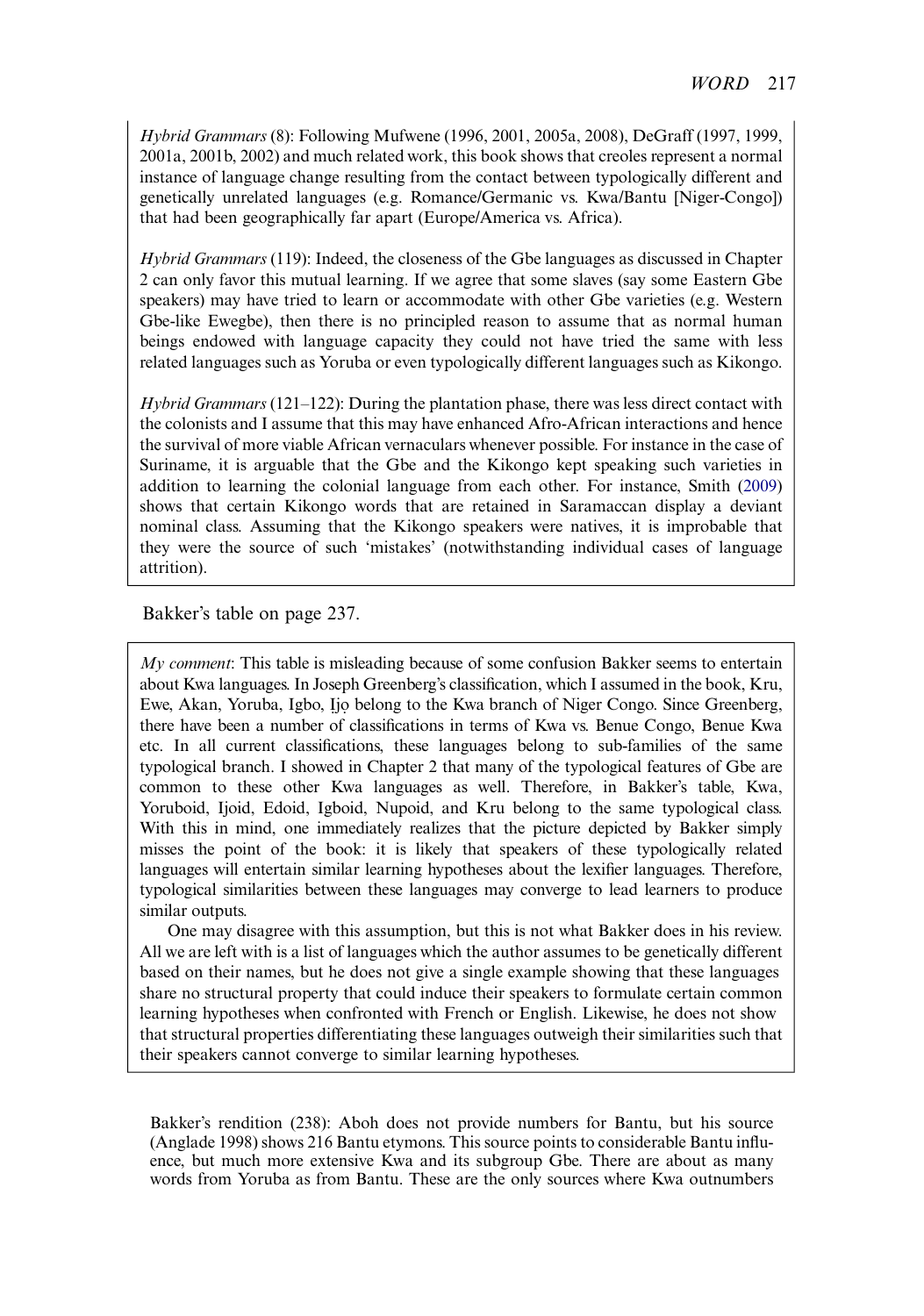#### 218 E.O. Aboh

Bantu, but we have no data on the Gbe proportion among the Kwa words.[…] It should be added, though, that other specialists were rather critical of Anglade's book, and warned that it must be used with caution. Valdman (2001: 199) states that "at least half of the proposed etymologies do not meet minimal standards for reliability".

 $Mv$  *comment*: Bakker's objection here illustrates another misconception. The discussion about the list of words in Chapter 2 is not meant to evaluate language influence: one cannot deduce grammatical influence by simply counting the number of words retained in a language. This seems to be Bakker's own method, hence his conclusion that "this source points to considerable Bantu influence". Modern English retained an impressive set of French (or Latin-derived) words. Yet, one cannot simply claim on the basis of this fact that French or Latin influenced English grammar the most!

The causal relation between lexical borrowing and grammatical change is intricate. Lexical borrowing however, can be a proxy for the linguistic profile of the speakers of a community at a certain point in time. This is what the list discussed in Chapter 2 is used for: to identify the linguistic profile of the enslaved African populations in Haiti and in Suriname. Because this is only a proxy, the actual text repeated below clearly mentions the limitations of etymology-based hypotheses. These limitations led me to focus on the proportion of Gbe words which I could firmly identify. These words were then compared to the whole sample, regardless of other etymons. It could be that Bakker objects to my figures, if so he should demonstrate why. Unfortunately, no such demonstration is to be found in the review.

Finally, Bakker claims that the sample contains as many Yoruba words as his proclaimed 216 Bantu words. This is false, the source mentions 85 Yoruba words to which we can add 30 items from Nago (a dialect of Yoruba).

The actual text is reproduced below.

Hybrid Grammars (58): With this in mind, it is noteworthy that Anglade's (1998) lexical inventory includes 1,117 lexical items which the author relates to various African languages. As is always the case with this type of work, there may be misanalyses or mistakes here and there, but what is remarkable for our discussion is that 992 of these lexical items originated from Niger Congo. 581 of these items are related to Kwa and are distributed as follows: 356 Fongbe, 85 Yoruba, 44 Ewegbe, 30 Nago, 17 Ashanti, 11 Sefwi/Sehwi, 11 Gungbe, 8 Mina/Gengbe, 4 Agni, 4 Mahi/Maxi, 3 Baoule, 2 Igbo, 2 Fanti, 1 Pédah/Xweɖa, 1 Adja, 1 Nzima. Quite surprisingly, the Gbe languages provided 73 percent of the items on the Kwa list: 356 Fongbe + 44 Ewegbe + 11 Gungbe + 8 Gengbe + 4 Maxi + 1 Adja + 1 Xweda = 425. Weighed against the sample of 1,117 items investigated in this work, we reach the conclusion that the Gbe represents 38 percent of the sample. This would mean that the Gbe languages alone provided more than a third of the African lexemes found in these French-based creoles of the Caribbean.

Bakker's rendition, (238): In short, the numbers of slave imports and the numbers of lexical loans point in the same direction: the Bantu speakers were numerically and linguistically dominant in both Haiti and Suriname, but still the resulting creoles do not have noun class prefixes, three levels of time distinctions, agglutinative verbal and nominal morphology, etc., of the kind we find in Bantu languages. In an otherwise carefully argued book, the importance of Bantu is swept under the carpet, or, more concretely, relegated to a footnote (n. 20 on p 39; see also n. 27 on p. 57). The Gbe influence is eloquently argued for in a few areas of the grammar, but the analyticity of the creoles has nothing to Gbe influence. It goes back to a stage where Africans created a new language on the basis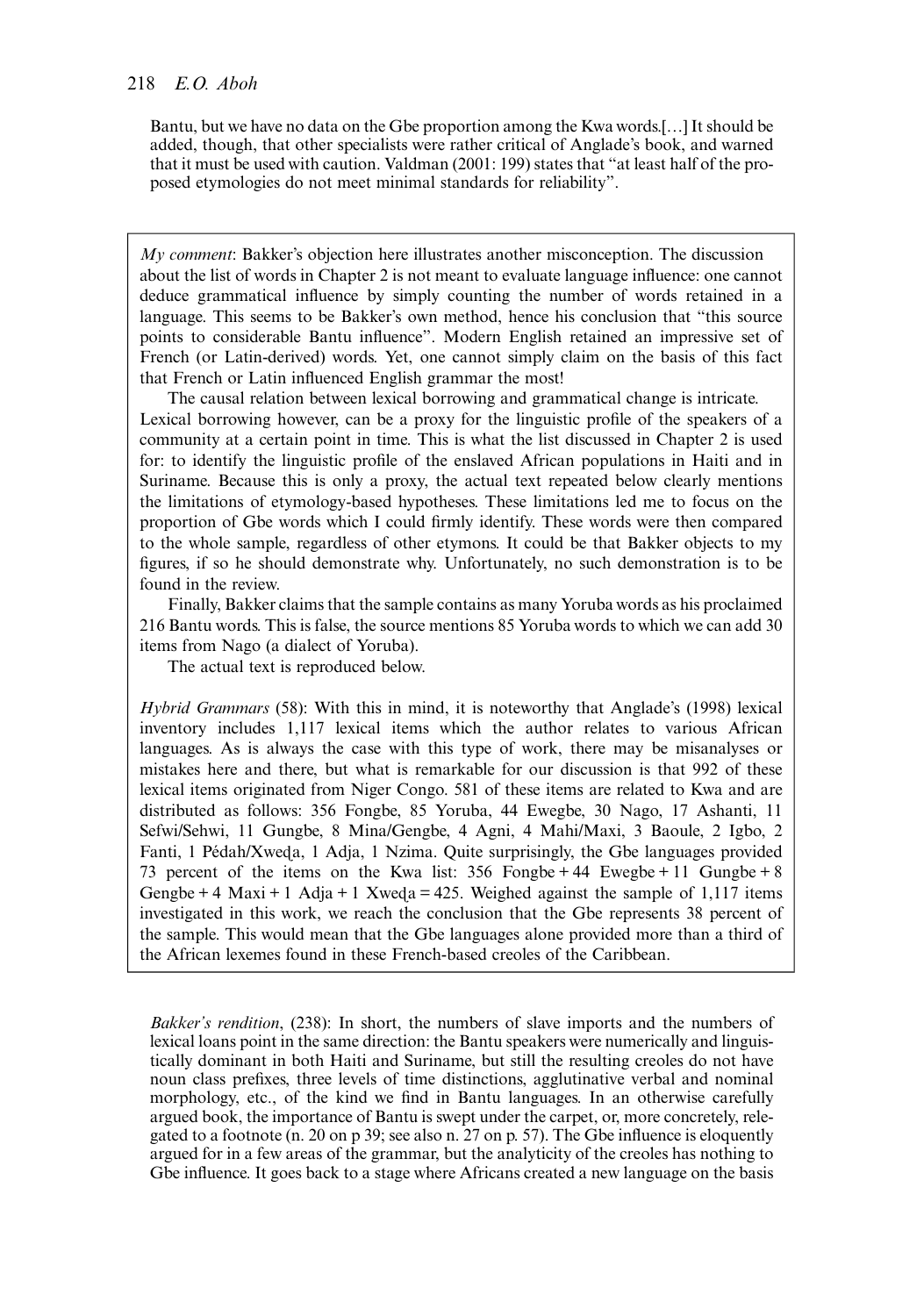of a strategically ideal stripped down version of the lexifiers, and added with amazing creativity the complexities that we can observe in creoles, and which Aboh argued for.

 $My$  comment: As I have shown throughout this note, Bakker's insistence on Bantu being ignored stems from his failure or unwillingness to understand the argument of the book. The Emergence of Hybrid Grammars is not concerned with which language influences the creole most, but rather which linguistic features were recombined in the creole and where these features presumably originated. As my book shows, language acquisition implies linguistic hybridization, which presupposes multiple linguistic sources.

Bakker's rendition (239): Aboh's central claim that the creoles are hybrids cannot be maintained if there were many Bantu-speaking slaves – and there were many of them. The creoles may have close to zero Bantu traits, and certainly several Gbe-like traits. If Gbe is indeed important and Bantu negligible, we should expect close to zero Bantu lexicon and substantive Gbe lexicon.

 $Mv$  comment: Given my explanations above, based on quotes from my book, it should be clear that this statement is not a reasonable critique of my views. First, the notion of "hybridity" implies that Gbe as well as Bantu, and other relevant source languages contributed to the creoles. This is the central theme of my book, which Bakker seems to have missed. Second, I never claimed in the book that "Gbe was important and Bantu negligible".

Bakker's rendition (239): Aboh also discusses the complexity issue. Some creolists have claimed that creoles as a set are less complex than non-creoles as a set […] Aboh is not convinced by their arguments, and claims the opposite: being more hybrid than others, creoles are more complex than non-creoles.

 $My comment$ : Wrong! The discussion on complexity is short and is to be found in Sections 8.2 and 8.3. First, I never argued that creoles are more hybrid than other languages: this would be irrational. We have no measure of hybridity. Second, the discussion on complexity indicates that one cannot evaluate overall linguistic complexity in any meaningful way. Instead, I propose to adopt the notion of "local complexity" (see also Aboh & DeGraff, 2014, [2017](#page-16-0)). Accordingly, it would be illogical to claim that creoles are overall more complex than non-creoles: the book makes no claim about creole being overall more complex than non-creoles.

Bakker's rendition (239): How come the creators of the creoles acquired wh-fronting rules even though they failed to acquire subject-auxiliary inversion?" The absence of inversion and the presence of sentence-initial question words in creoles are seen as "failure" in the first case, and success in the latter (308), even though Aboh does not subscribe to the "failure" model (61).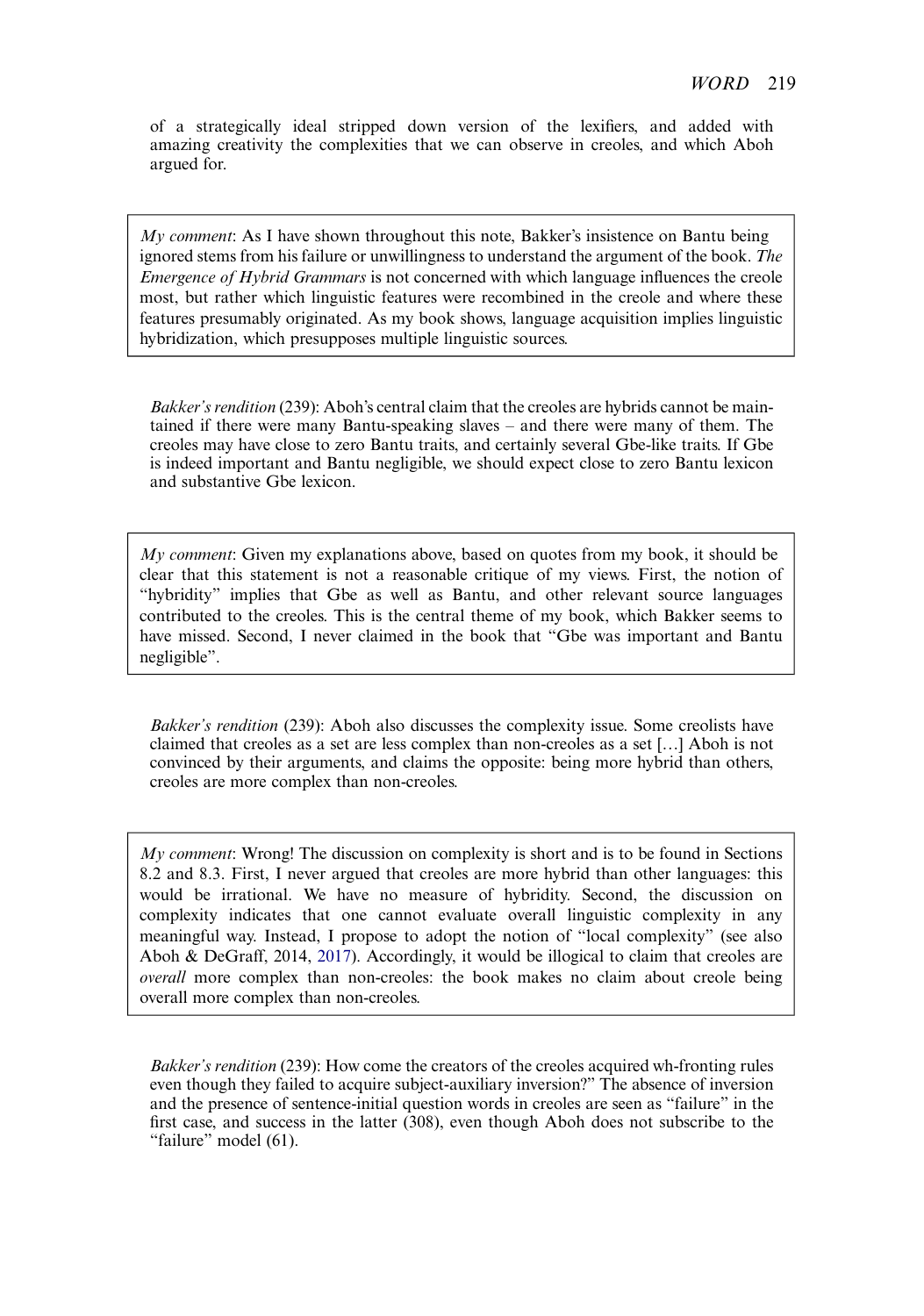<span id="page-14-0"></span> $Mv$  comment: This statement is misguided. The actual text repeated below argues against an analysis in terms of SLA failure.

Hybrid Grammars (308): Even if we were to grant the view that the syntactic operation underlying constituent or head movement is generally costlier than base-generation of a lexical item, the fact that Saramaccan does display wh-movement in content questions would lead us to a paradox that cannot be handled by theories of creole simplicity grounded in imperfect second language acquisition. Indeed, this language would appear to have developed a complex option for part of the syntax of forming content questions, while the other part would involve a simpler syntax. How come the creators of the creoles acquired wh-fronting rules even though they failed to acquire subject–auxiliary inversion? For the picture to be complete, one would also need to take into account the fact that English subject–auxiliary inversion derives from the presence of auxiliaries in this language as opposed to Saramaccan, where verbal conjugations and their related auxiliary paradigm were replaced by an intricate system of TMA markers.

Bakker's rendition (240): But are Gbe languages really that similar? No, they are not. That is clear from Capo's and Kluge's insightful work on Gbe languages and dialects (Capo [1991](#page-16-0); Kluge [2000\)](#page-16-0) […] Some Gbe languages have plural markers, others have not […] Creoles and Gbe languages, however, show roughly the same amount of variation in ordering elements in the NP. A simple phrase like "the man's eyes" is to be glossed as "man POSS eye PL" in Agu (Western Gbe), as "man eye(s)" in Ajra (Eastern Gbe), as "man eye(s) POSS PL" in Se (Eastern Gbe) and as "eyes man DET? POSS" in Gbesi (Eastern Gbe) (Kluge [2000:](#page-16-0) 22). Gungbe (Eastern Gbe) seems different again (man DET POSS eye PL?). Sranan (p. 214) has the orders "DET doctor house" or "DET house POSS DET doctor" and Haitian "eye man". Thus, neither of the three creole constructions are the same as any the five Gbe constructions. With so many Gbe constructions to choose from, why did none of the creoles investigated pick any of them?

 $My$  comment: Bakker's insinuation here is that I did not mention obvious variation across Gbe, but the argument falls short and illustrates Bakker's unfamiliarity with Gbe data and morphosyntax.

First, I do not know of any Gbe language which does not have a number marker, but I stand for correction and hope Bakker will reveal which Gbe languages he has in mind. Second, Kluge's [\(2000](#page-16-0), [2005](#page-16-0)) work is indeed insightful, in showing that while there are notable structural differences across Gbe, these languages share 64–73% lexical similarities. Third, Capo's ([1991](#page-16-0)) work on comparative phonology in Gbe is central to Norval Smith's work on Gbe influence on Suriname Creoles (cf. Muysken & Smith [2015](#page-16-0) and references therein). Fourth, VO vs. OV patterns in the context of aspect are discussed in all Gbe studies on aspect that I am aware of including my own (cf. Aboh [2004,](#page-16-0) [2009,](#page-16-0) [2015](#page-16-0) Chapter 4). Bakker therefore brings nothing new here since relevant variations across Gbe are discussed in Chapters 2, 3, 4, and 7 of my book.

This discussion in my book, and references therein, seems to have escaped Bakker just as he missed the discussion on possessive constructions across Gbe in Chapter 2. Bakker refers to a piece of sentence on page 47 but the conclusion there follows a presentation of several aspects of Gbe grammar including possessive construction. The relevant text to be found on pages 43–44 reads as follows: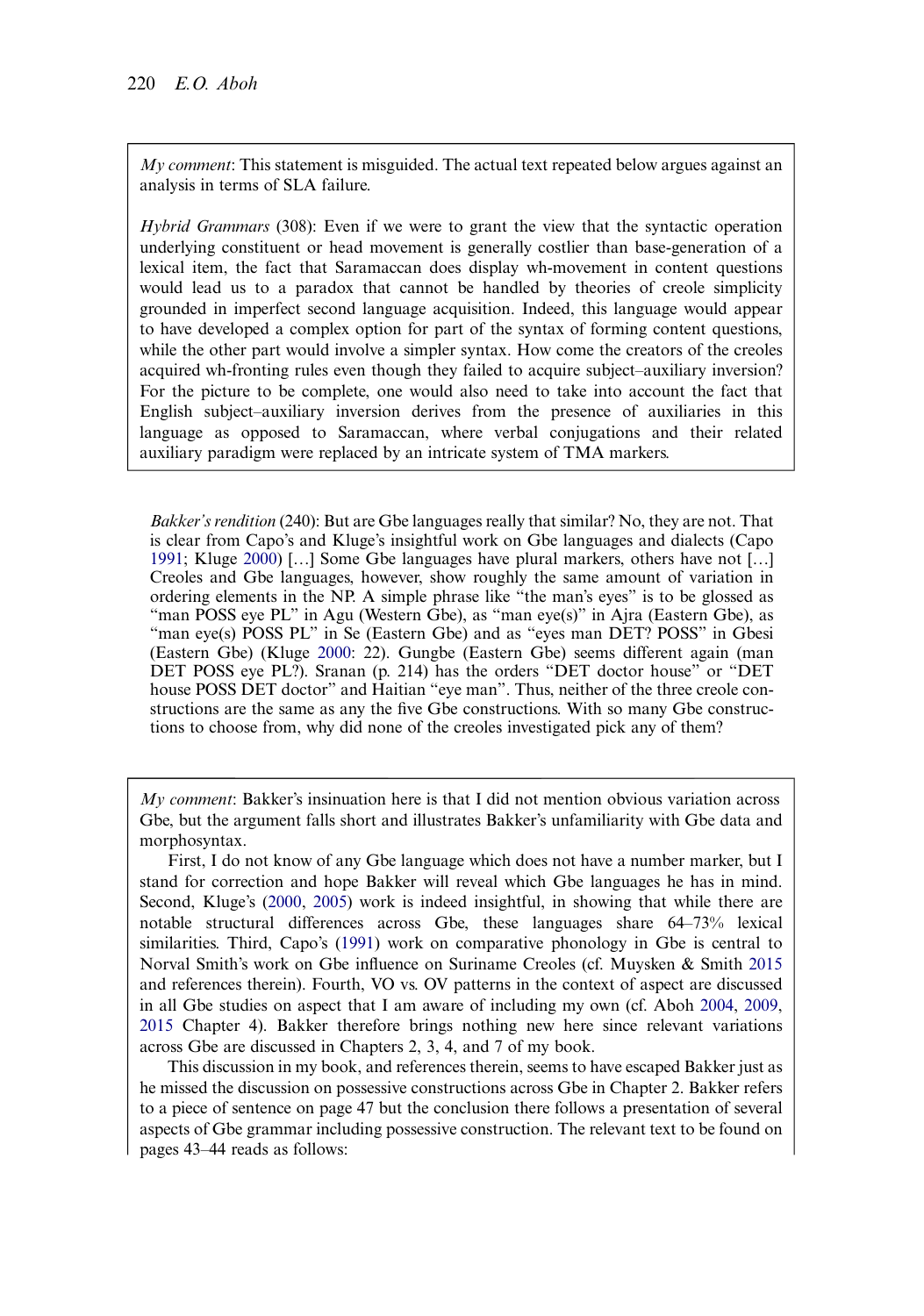Hybrid Grammars (43–44): Possessive constructions generally come in two types: Possessor > Possessed sequences as in (4a) versus Possessed > Possessor sequences as in (4b).

kvà sín kòkló (4)  $\overline{a}$ . Avo chicken **POSS** 'Ayo's chicken.' Kòkló Àyò  $\mathbf{b}$ . tòn chicken Ayo **POSS** 'Avo's chicken.'

While these two options are found across Gbe, the languages differ regarding whether the construction is sensitive to features such as [human], [animate], [alienable], or whether the possessive markers are overtly realized or not.

My comment continued: Not only does the text mention the variation across Gbe, but the generalization presented in my book with regard to the two patterns found in Gbe subsumes what Bakker presents in his review as wide variation across Gbe. Let us consider again the patterns he found:

| - man POSS eye PL   | Agu    |
|---------------------|--------|
| - man eye $(PL)$    | Ajra   |
| - man eye POSS (PL) | Se.    |
| - eye man POSS      | Gbesi  |
| - man POSS eye      | Gungbe |

We can focus on the possessor and possessed phrases only because, like many creoles, Gbe languages allow bare nouns and the specificity determiner and number marker are not required in (in)definite or generic noun phrases (cf. Aboh [2004](#page-16-0)). Ignoring these articles therefore produces the following grammatical patterns for the languages listed in Bakker's review.

| - man POSS eye | Agu    |
|----------------|--------|
| - man POSS eye | Gungbe |
| - man eye      | Ajra   |
| - man eye POSS | Se     |
| - eye man POSS | Gbesi  |

Presented with this description, any amateur linguist would realize that we have two basic patterns here: Possessor–Possessed vs. Possessed–Possessor; the languages differ as to how the possessive marker is realized. As indicated in the book, and repeated above, overt marking of possession is sensitive to features such as [alienable], a point that is also noticeable in Bakker's examples involving somebody's eye. Finally, note that the Possessor–Possessed pattern is what we find in the Suriname creoles (Sranan, Saramaccan), while Haitian displays the pattern Possessed–Possessor. These languages also vary as to how the possessive marker is expressed. Clearly, therefore, the patterns found in these languages are NOT alien to those found in their relevant source languages including Gbe.

In conclusion, what these last facts show clearly is that Bakker's apparent misunderstanding of the empirical facts alongside analyses based on impressionistic generalizations lead him to fundamentally wrong conclusions. Given his unfamiliarity with generative theoretical principles, Bakker failed to understand the theoretical foundations of my book and its contributions to the debate of language acquisition and change. The African languages and creole languages I discussed in the book are